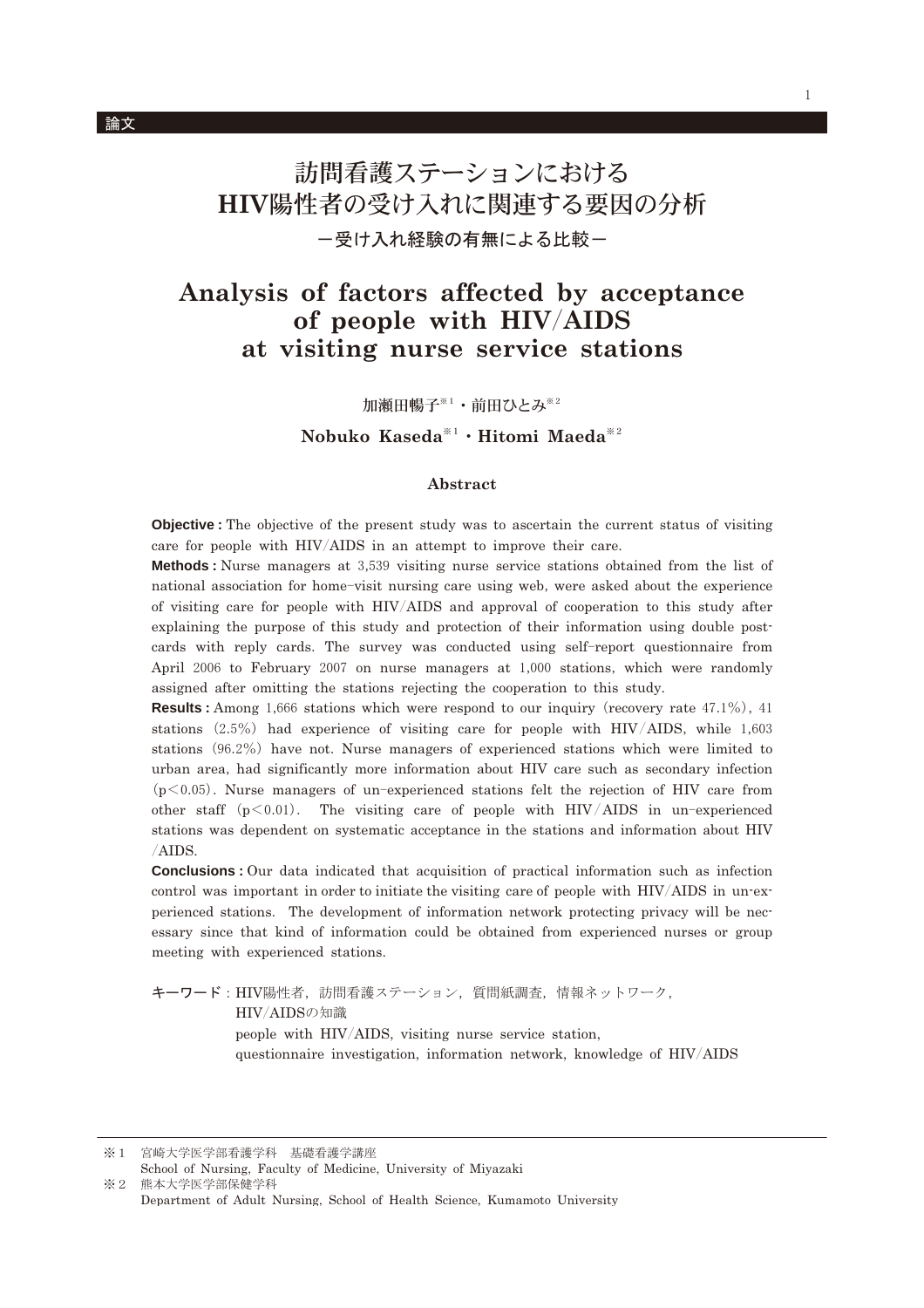#### I. 緒言

我が国で2006年までに報告されたHIV/AIDS 患者は、非加熱血液製剤による感染者を含め 13,500人余りであり、潜伏感染者はその4~5倍 いるとも言われている1)。これまでHIV/AIDSは 「不治の病」として恐れられてきたが、抗HIV療法 (HAART: highly active antiretroviral therapy) の開発により今や「コントロール可能な一般的な 病へと疾患概念が変化した」2)。その結果、HIV に感染はしているが他の疾患による問題で地域で の療養を必要とするケースが増えていくことが推 測でき、今後の在宅療養支援ニーズの増大が予測 できる。しかしながら、HIV/AIDSは「不治の病」 「不純な性行為による感染症」という偏見がある ことは否めず、個人情報保護の問題などから、陽 性者の在宅療養への移行は通常のケースに比べ困 難が伴うと考える。

HIVに感染している人(以下、陽性者と略す) への在宅療養支援に関していくつか報告はあ る<sup>3~6)</sup>が、医学中央雑誌WEB版 (ver.4)において, 対象年を1997~2007年としキーワードを「『HIV』 or 『AIDS』」and 「『在宅』 or 『訪問看護』 or 『訪問介護』」として検索後、「看護」「原著論文」 で絞り込んだところ、1件7の論文しか検索でき なかった。これらの先行研究は、特定の地域を対 象とした調査や事例検討であり、陽性者を対象と した訪問看護ステーション (以後、施設とする) の全国的な傾向や受け入れ未経験の施設の現状は 明らかとなっていない。地方においても在宅医療 を必要としている陽性者の増加が予測されること を踏まえると、まずは実態調査が必要であると考 えた。

そこで、陽性者受け入れの現状を明らかにし, 受け入れ経験のある施設とない施設での受け入れ に関する要因の比較をすることで、今後の陽性者 受け入れ促進とケアの質の向上のための示唆を得 ることを目的として本研究に取り組んだ。

### Ⅱ. 方法

#### 1. 調査対象

調査対象は(社団)全国訪問看護事業協会のホー

ムページ<sup>8)</sup>に公開されている訪問看護ステーショ ンの看護管理者とした。

#### 2. 調査方法ならびに調査時期

初めに上述のホームページに記載されている全 3,539施設に対し、調査の目的や趣旨、情報守秘 の確約などを記した往復葉書を郵送し、平成18年 4月現在での陽性者への訪問看護経験の有無と, 今後の調査協力の意思を確認した(第一段階調査)。 次に、経験施設と未経験施設では質問の表記内容 が異なるため、それぞれの施設に対し、第二段階 調査を行った。まず、陽性者への訪問経験があり, 調査協力の意思を示した27施設 (経験施設)に対 し郵送自記式質問紙調査 (第二段階調査 a) を行っ た。さらに、第一段階調査で用いたリストから, 「第二段階調査 aを行った27施設」「陽性者への訪 問看護経験があるが調査には非協力で、かつ住所 が特定できた5施設」「陽性者への訪問看護経験 がなく調査非協力で、住所が特定できた86施設」 「閉鎖等22施設」の計140施設を除いた上で無作為 抽出した1,000施設 (未経験施設)に対し、第二 段階調査aと同様,郵送自記式質問紙調査(第二 段階調査b)を行った。

調査の時期は、第一段階調査は平成18年4月, 第二段階調査 aは平成18年9月, 第二段階調査b は平成19年2月であった。(図1)

#### 3. 調査内容

第一段階調査では、事前調査として前述のよう に平成18年4月現在の陽性者への訪問看護経験の 有無と、今後の調査協力の意思を尋ねた。

第二段階調査では、a, bともに筆者らが前年 度に行った調査<sup>9)</sup>や先行研究<sup>3~6)</sup>を参考に、独自 に作成した調査票を用いた。主な調査内容は以下 の通りである。

"対象者および施設の概要"としては、経験施 設,未経験施設ともに,「対象者の年代」「対象者 の取得資格 (複数回答)」「施設の所在地」「施設 の職員数」「施設の設置主体」「施設の併設機関」 を調べた。"訪問看護依頼以前のHIV/AIDSに関 する知識"として、「病態生理」「薬物療法」「二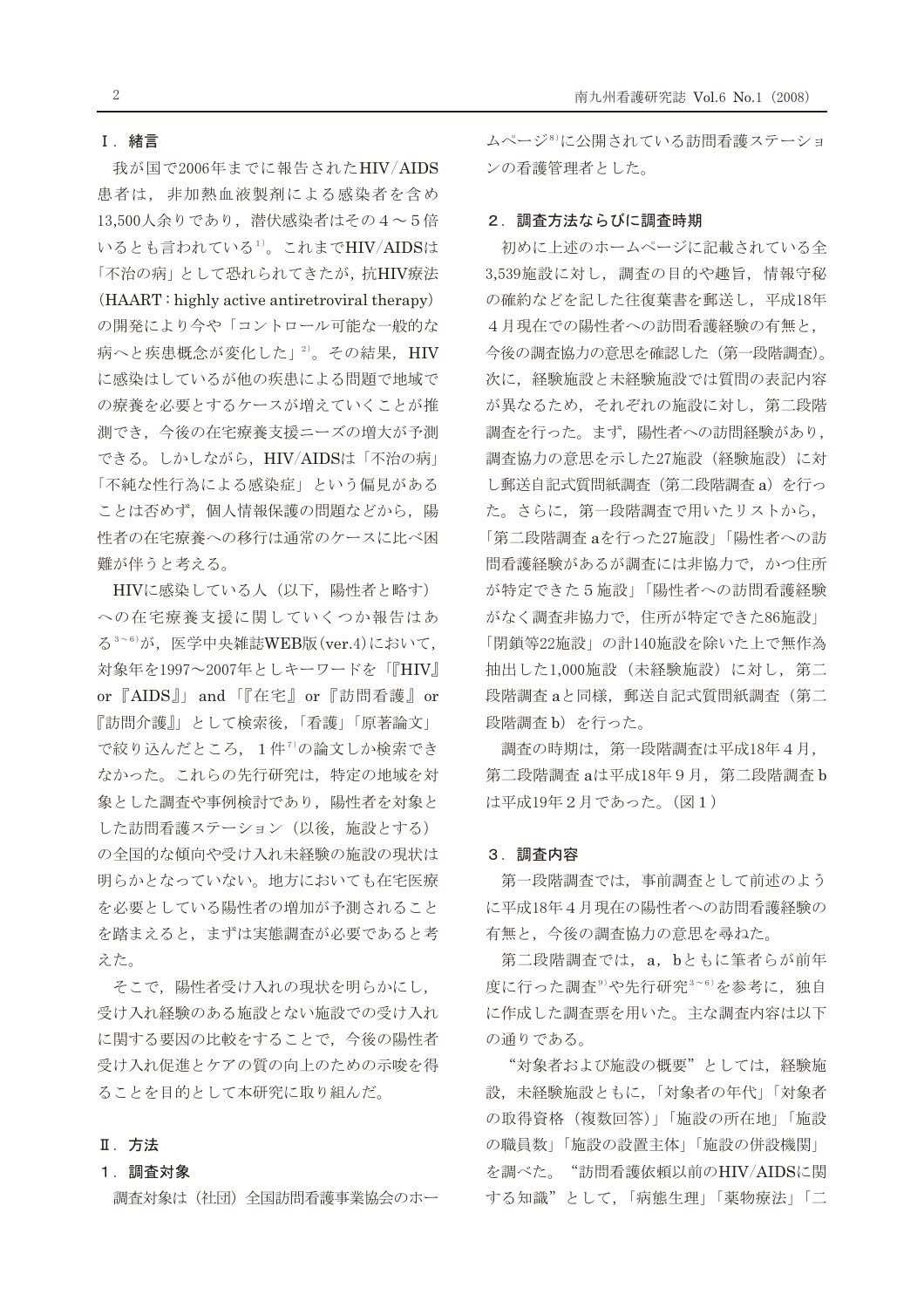

#### 図 1 調査対象施設と調査時期

次感染」「個人情報保護」「社会制度」「法律」の 6項目について、経験施設には訪問看護依頼があ る以前の、未経験施設には現在の知識について 「ある」「まあまあある」「どちらともいえない」 「少しある」「ない」の5段階の選択肢から1つ回 答してもらった。初めて陽性者への訪問看護を依 頼された場合について、経験施設には訪問看護依 頼を受諾する時の、未経験施設には今後の予想と して、"難色を示した部門または示すと思われる 部門"を、看護職、介護職、事務等に区分して最 もそうだと思うものを1つ選択してもらった。ま た、未経験の施設には"今後の受け入れの可能性" と、「条件が整えば受けられる」と回答した施設 にその条件を自由記述形式で記入してもらった。

#### 4. 倫理的配慮

対象者には研究の目的や趣旨、調査協力が自由 意思であり拒否による不利益は生じないことなど の説明を調査の都度行った。また、情報の守秘や 得られたデータの適切な処分について書面で約束 した。調査票は無記名とし、返信は同封した返信 用封筒で個別に行った。調査票の返信をもって同 意を得られたものと見なした。

#### 5. 分析方法

「対象者および施設の概要」「未経験施設の今 後の受け入れ可能性」については単純集計した。 経験施設と未経験施設の比較のため、「訪問看護 依頼以前のHIV/AIDSに関する知識」については Mann-WhitneyのU検定を行った。「難色を示し たまたは示すと思われる部門」は $\chi^2$ 検定を行っ た。統計ソフトはSPSS13.0Jを用い、有意確率 5%未満を有意差ありとした。

「未経験施設における陽性者受け入れのための 条件」については内容分析を行った。分析の過程 では研究者2名の意見が一致するまで検討を重ね た。

#### 6. 用語の説明

本研究における「陽性者」とは、AIDS発症の 有無に関わらずHIV抗体が陽性である人である。

#### Ⅲ. 結果

第一段階調査では、3,539施設中1,666施設から 回答が得られた (回収率47.1%)。そのうち、陽 性者への訪問看護経験のあるのは41施設 (2.5%) であり、調査協力の意思を示したのは27施設 (65.9%) であった。訪問看護経験がない施設は 1,603施設 (96.2%) であった (図1)。

第二段階調査aでは、27施設中18施設から回答 が得られ (回収率66.7%), 有効回答は17施設で あった (有効回答率94.4%)。

第二段階調査bでは、1,000施設中373施設から 回答が得られ (回収率37.3%), そのすべてが有 効回答であった (有効回答率100%)。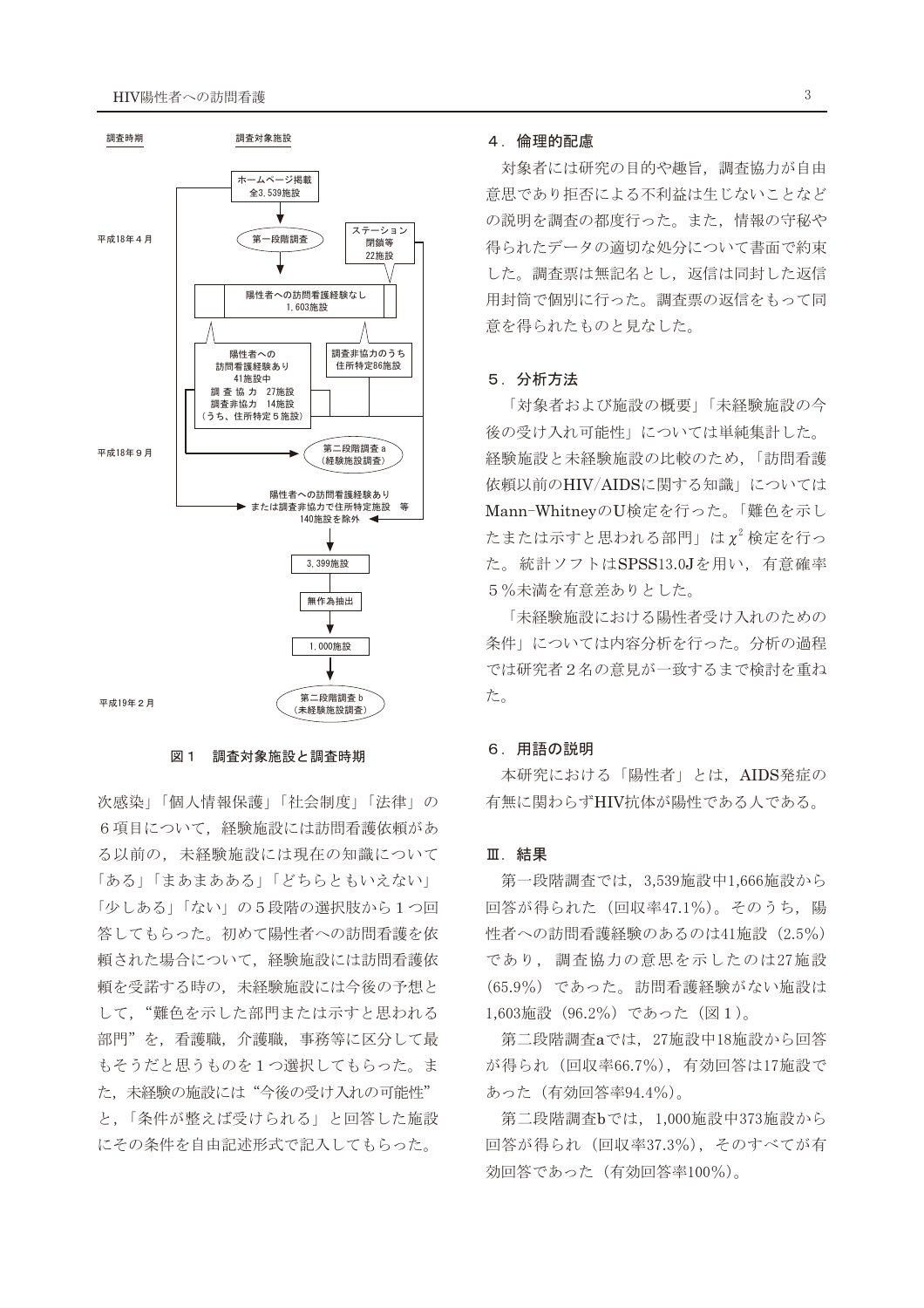#### 1. 対象者および施設の概要 (表1)

経験施設 (n=17), 未経験施設 (n=373) と もに、対象者の年代は「40歳代」が最も多く 47.1%, 45.0%であった。取得資格(複数回答) では「看護師」が経験施設100%, 未経験施設 97.6%であり、「ケアマネージャー」は経験施設 76.5%, 未経験施設49.9%であった。施設の所在 地は、経験施設、未経験施設ともに「関東・甲信 越」が最も多く76.5%, 33.0%, 次いで「近畿」 11.8%, 16.9%であった。施設の設置主体は経験 施設、未経験施設ともに「医療法人」が最も多く, 35.3%, 46.6%であった。施設の職員数では、平 均看護師数が経験施設は8.8±6.1人、未経験施設

|             |                |                |               | 経験施設 未経験施設     |               |
|-------------|----------------|----------------|---------------|----------------|---------------|
|             | 項<br>E         |                | $(n=17)$      | $(n=373)$      |               |
|             |                | 人数             | $\frac{0}{0}$ | 人数             | $\frac{0}{0}$ |
| 対象者の<br>年代  | 20歳代           | 0              | $\Omega$      | 4              | 1.1           |
|             | 30歳代           | 3              | 17.6          | 67             | 18.0          |
|             | 40歳代           | 8              | 47.1          | 168            | 45.0          |
|             | 50歳代           | 5              | 29.4          | 115            | 30.8          |
|             | 60歳代           | 0              | 0             | 12             | 3.2           |
|             | 70歳代以上         | 1              | 5.9           | 4              | 1.1           |
|             | 無効回答           | $\overline{0}$ | $\theta$      | 3              | 0.8           |
|             | 看護師            | 17             | 100           | 364            | 97.6          |
| 対象者の        | 保健師            | 1              | 5.9           | 20             | 5.4           |
| 取得資格<br>(複数 | 助産師            | $\theta$       | $\theta$      | $\overline{4}$ | $1.1\,$       |
| 回答)         | ケアマネージャ        | 13             | 76.5          | 186            | 49.9          |
|             | 無効回答           | $\theta$       | 0             | 1              | $_{0.3}$      |
| 施設の<br>所在地  | 北海道            | $\overline{0}$ | $\theta$      | 22             | 5.9           |
|             | 東北             | $\theta$       | $\theta$      | 29             | 7.8           |
|             | 関東・甲信越         | 13             | 76.5          | 123            | 33.0          |
|             | 東海             | 1              | 5.9           | 31             | 8.3           |
|             | 北陸             | $\mathbf{0}$   | $\theta$      | 13             | 3.5           |
|             | 近畿             | $\overline{2}$ | 11.8          | 63             | 16.9          |
|             | 中国・四国          | 0              | $\theta$      | 41             | 11.0          |
|             | 九州             | 1              | 5.9           | 50             | 13.4          |
|             | 無効回答           | 0              | 0             | 1              | $_{0.3}$      |
|             | 医療法人           | 6              | 35.3          | 174            | 46.6          |
|             | 社団・財団法人        | 6              | 35.3          | 84             | 22.5          |
|             | 営利法人           | 2              | 11.8          | 46             | 12.3          |
|             | 社会福祉法人         | 1              | 5.9           | 34             | 9.1           |
| 施設の         | 協同組合           | 1              | 5.9           | 15             | 4.0           |
| 設置主体        | 地方公共団体         | $\overline{0}$ | 0             | 8              | 2.1           |
|             | 公的社会保険関係団体     | 1              | 5.9           | 4              | 1.1           |
|             | 特定非営利活動法人(NPO) | 0              | 0             | 1              | 0.3           |
|             | その他            | 0              | $\theta$      | 6              | 1.6           |
|             | 無効回答           | 0              | 0             | 1              | 0.3           |

表1 対象者および施設の概要

は5.7±4.2人であった。看護師以外の職種では、 保健師が勤務している施設は、経験施設2施設, 未経験施設38施設であり、助産師では経験施設 0施設,未経験施設2施設,准看護師では経験施 設1施設,未経験施設103施設であった。施設の 併設機関では、最も多かったのが「居宅介護支援 事業所」であり、経験施設の58.8% (10施設), 未経験施設の71.3% (266施設) が持ち、「併設な し」は経験施設35.3% (6施設), 未経験施設 15.0% (56施設) であった。

経験施設において、最初の陽性者訪問依頼は 「平成17年」が35.3% (6施設) と最も多く、訪 問した陽性者数は「1人」が76.5% (13施設), 最高人数は「3人」であった。依頼者は「地域の 保健師」「拠点病院」からが共に23.5% (4施設) と最も多かった。

未経験施設では、依頼された経験があるのは 3.5% (12施設) であり、その人数は「1人」が 83.3% (10施設), 「2人」が16.7% (2施設) で あった。依頼者は「拠点病院」が50% (6施設) と最も多く、「地域の保健師」「"拠点病院・ブロッ ク拠点病院"以外の病院」が共に25.0% (3施設) であった。

### 2. 訪問看護依頼以前のHIV/AIDSに関する知識 (表2)

HIV/AIDSの「病熊生理」「薬物療法」「二次感 染」「個人情報保護」「社会制度」「法律」の知識 について、経験施設、未経験施設に「ある」から 「ない」までの5段階で回答してもらった。その 結果、「ある」「まあまあある」の合計が多かった のは経験施設、未経験施設ともに「二次感染(経 験施設58.8%, 未経験施設29.8%)」と「個人情報 保護 (経験施設52.9%, 未経験施設31.1%)」で あった。「ない」「少しある」の合計では、経験施 設では「薬物療法」「法律」(どちらも64.7%)で あり、未経験施設では「法律 (77.2%)」「社会制 度 (74.5%)」であった。Mann-WhitneyのU検 定を用いて経験施設と未経験施設を比較したとこ ろ, 「二次感染 (p<0.01)」「個人情報保護 (p< 0.05)」について、経験施設の方が「ある」に傾き,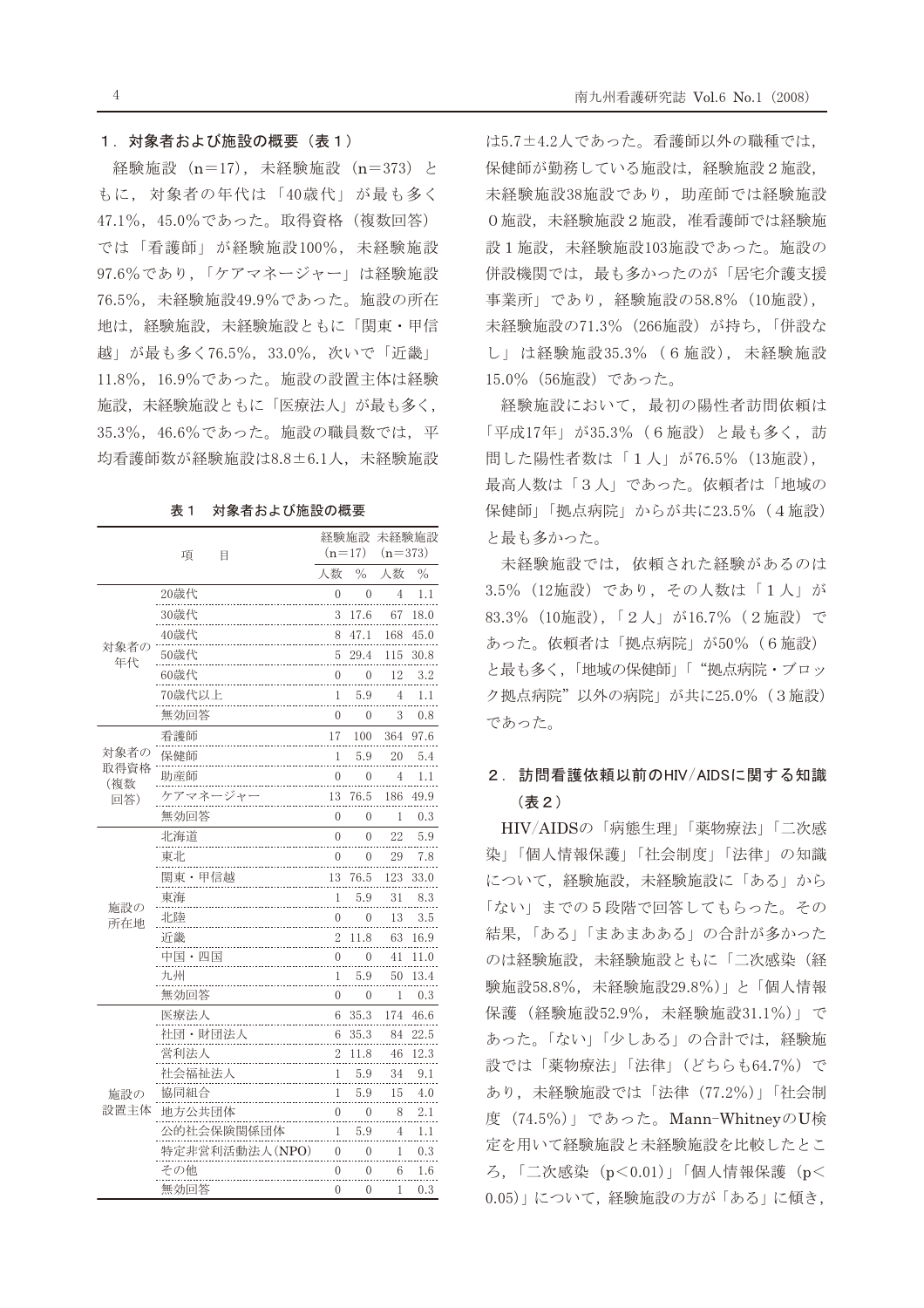| x ←    |     |          |            |               |      |          |      |        |       |              |
|--------|-----|----------|------------|---------------|------|----------|------|--------|-------|--------------|
| 知識の内容  | 施設  | ある       | まあまあ<br>ある | どちらとも<br>いえない | 少しある | ない       | 無効回答 | 平均ランク  | p値    | 有意差          |
| 病熊生理   | 経験  | $\Omega$ | 17.6       | 23.5          | 41.2 | $\Omega$ | 17.6 | 219.32 | 0.168 |              |
|        | 未経験 | 1.1      | 17.2       | 15.5          | 44.8 | 15.8     | 5.6  | 182.08 |       | n.s          |
| 薬物療法   | 経験  | $\Omega$ | 5.9        | 11.8          | 17.6 | 47.1     | 17.6 | 153.29 | 0.243 |              |
|        | 未経験 | 0.3      | 8.6        | 16.9          | 32.7 | 36.2     | 5.4  | 185.22 |       | n.s          |
| 二次感染   | 経験  | 5.9      | 52.9       | 11.8          | 11.8 | $\Omega$ | 17.6 | 265.11 | 0.003 | $**$         |
|        | 未経験 | 4.3      | 25.5       | 17.2          | 35.9 | 12.1     | 5.1  | 181.31 |       |              |
| 個人情報保護 | 経験  | 23.5     | 29.4       | 11.8          | 11.8 | 5.9      | 17.6 | 246.57 | 0.016 | $\ast$       |
|        | 未経験 | 9.9      | 21.2       | 21.2          | 19.6 | 21.7     | 6.4  | 179.41 |       |              |
| 社会制度   | 経験  | $\Omega$ | 5.9        | 23.5          | 17.6 | 35.3     | 17.6 | 218.64 |       |              |
|        | 未経験 | 1.1      | 4.8        | 14.2          | 16.1 | 58.4     | 5.4  | 182.63 | 0.154 | n.s          |
| 法律     | 経験  | $\Omega$ | $\Omega$   | 11.8          | 17.6 | 47.1     | 23.5 | 187.35 |       | 0.874<br>n.s |
|        | 未経験 | $\Omega$ | 2.7        | 14.7          | 14.7 | 62.5     | 5.4  | 183.36 |       |              |

ま? 試問手講体頓以前のHIV/AINSに関する知識

\*経験施設はn=17、未経験施設はn=373

\*平均ランクとp値、有意差以外の単位は%である。

\*有意検定はMann-WhitneyのU検定による \*: p<0.05、 、 \*\* : p<0.01、n.sはno significantの略





有意な差があった。なお、今回は「ある」「まあ まあある」「どちらともいえない」「少しある」 「ない」の順で質問したが、分析の過程で「少し ある」は「ある」の部類に入るのではないかと考 えたため、「少しある」「どちらともいえない」の 順を入れ替えて分析したが、結果は同様であった。

### 3. 難巴を示した部門まだは示すと思われる部門 (図2)

経験施設に対しては初回依頼の受諾時, 未経験 施設に対しては今後の予想として「難色を示した または示すと思われる部門」を質問した。その結 果,いずれかの部門に「ある」としたのが、経験

施設が35.3% (6施設) であったのに対し、未経 験施設は74.5% (278施設) であった。その部門 としては「施設のスタッフ」は未経験施設では 50.9%が回答したが、経験施設は11.8%であった。  $\chi^2$ 検定を用いて経験施設と未経験施設を比較 したところ,「ある」は未経験施設が有意に多く (p<0.01), その部門では「施設のスタッフ」が 未経験施設で有意に多かった (p<0.01)。

### 4.未経験施設における今後の受け入れ可能性

未経験施設に対し、今後の陽性者受け入れの可 能性について質問したところ、最も多かったのは 「条件が合えば可能」であり, 62.5%が回答した。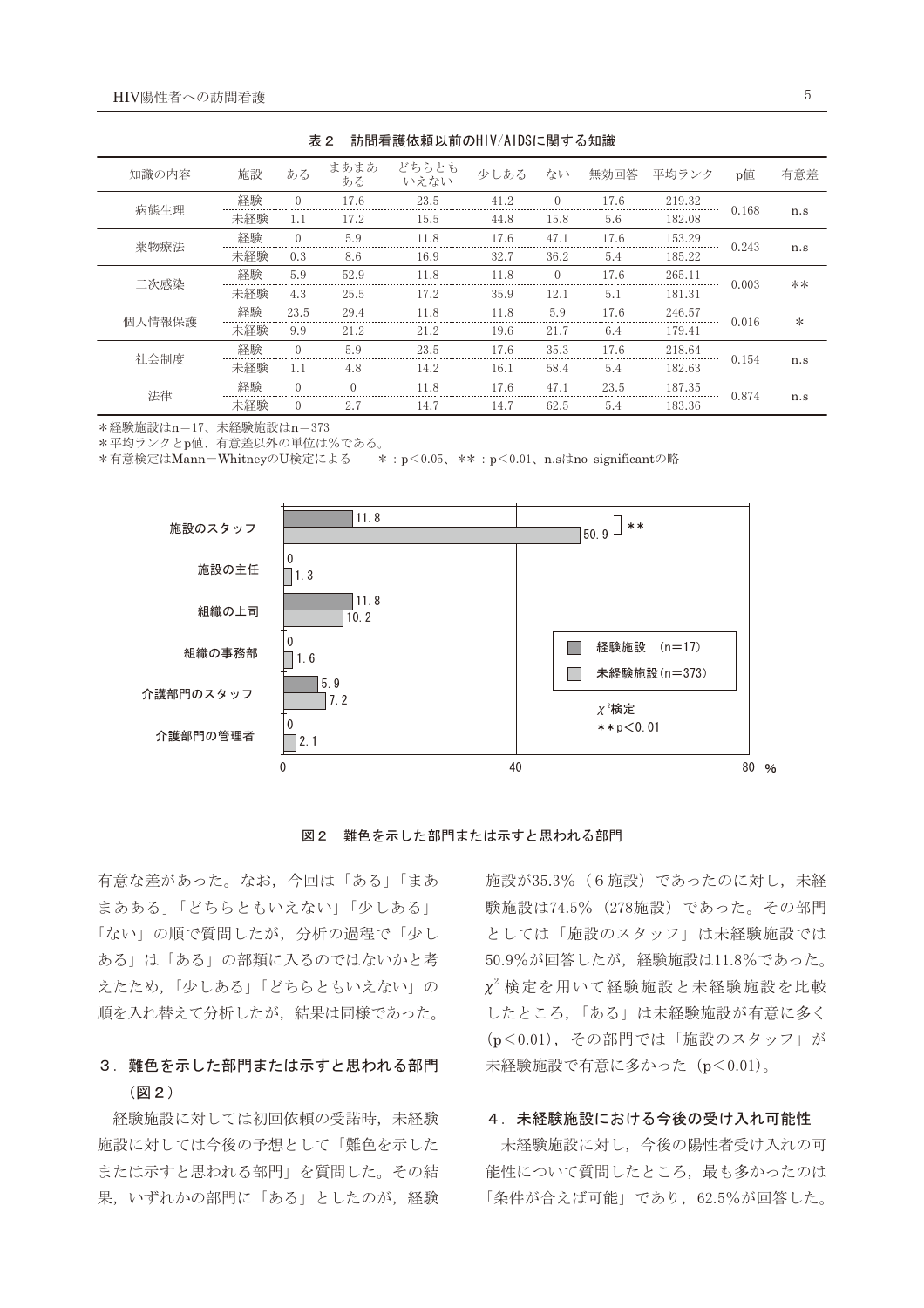「いつでも可能」は21.4%,「いかなる場合も不可」 は13.7%であった。

### 5. 未経験施設における陽性者受け入れのための 条件 (表3)

未経験施設において今後の陽性者受け入れを 「条件が合えば可能」と回答した施設にその条件 を自由記述で回答してもらった。以後、本文では

|                  | 1X U<br>木社款肥以にのける文け八社の木工 |              |
|------------------|--------------------------|--------------|
|                  | サブカテゴリー                  | カテゴリー        |
| 1 <sup>1</sup>   | 感染対策(28)                 |              |
| $2$ .            | 組織の受け入れ(22)              |              |
|                  | 3. スタッフの人数(19)           |              |
|                  | 4. スタッフの協力(12)           |              |
|                  | 5.マニュアル(12)              |              |
| 6.               | スタッフの受け入れ(11)            |              |
| 7.               | 職員の同意(10)                | 組織的な<br>受け入れ |
| 8.               | スタッフの理解(8)               | (149)        |
| 9.               | スタッフ全員の一致した認識(6)         |              |
| 10.              | 体制(6)                    |              |
| 11.              | 対策(5)                    |              |
| 12.              | スタッフの状況(3)               |              |
| 13.              | スタッフの力量(3)               |              |
| 14.              | 緊急時の対応(3)                |              |
| 1.               | 知識(108)                  |              |
| 2.               | 研修(5)                    |              |
| $\overline{3}$ . | HIVに関する情報(5)             |              |
| 4.               | 感染の知識(2)                 | HIV/AIDSに    |
| 5.               | 治療に関する知識(2)              | 関する知識        |
| 6.               | 生活上の注意に関する知識(1)          | (126)        |
| 7.               | 接し方の知識(1)                |              |
| 8.               | プライバシーの知識(1)             |              |
| 9.               | メンタルケアの知識(1)             |              |
| 1.               | 医療機関との連携(53)             |              |
| $2$ .            | 医師との連携(41)               |              |
| 3.               | 地域との連携(7)                | 連携(118)      |
| 4.               | HIV専門の医師(6)              |              |
| 5.               | 連携(6)                    |              |
| 6.               | 保健所との連携(5)               |              |
| 1.               | 利用者・家族の認識(15)            |              |
| $2$ .            | 病状(8)                    | 利用者や         |
| 3.               | ケアの内容(6)                 | 家族側の条件       |
| 4.               | 家族のサポート(3)               | (34)         |
|                  | 5.利用者の病識(2)              |              |
| 1.               | 訪問の条件(5)                 |              |
| $2$ .            | 時間調整(2)                  | 訪問に関わる       |
| 3.               | 訪問回数(2)                  | 実際的な問題       |
| $4$ .            | 訪問場所(1)                  | (11)         |
| 5.               | 技術のサポート(1)               |              |
| 1.               | サポート(3)                  | サポート体制       |
| $2$ .            | 社会制度(2)                  | (5)          |
| 注)               | () 内の数字はコード数を示す。         |              |

| 表 3 | 未経験施設における受け入れの条件 |
|-----|------------------|
|-----|------------------|

サブカテゴリーを [ ] で、カテゴリーを 【 】 で表現する。分析の結果、コード総数は442であ り、コード数が多かったサブカテゴリーは [知識] (コード数108), [医療機関との連携] (コード数 58) であった。そして、[感染対策] [組織の受け 入れ]など14のサブカテゴリーから構成される 【組織的な受け入れ】, 「知識] など9つのサブカ テゴリーから構成される【HIV/AIDSに関する知 識】. 「医療機関との連携] など6つのサブカテゴ リーから構成される【連携】, [利用者・家族の認 識]など5つのサブカテゴリーから構成される【利 用者や家族側の条件】, [訪問の条件] など5つの サブカテゴリーから構成される【訪問に関わる実 際的な問題】、「サポート]「社会制度]から構成 される【サポート体制】の6つのカテゴリーが抽 出できた。

#### IV. 考察

#### 1.陽性者への訪問看護の現状

全国の訪問看護ステーションにおいて、平成18 年4月までに陽性者の受け入れ経験がある施設は 2.5%であり、経験のない施設は96.2%にのぼっ た。また、経験施設への調査(第二段階調査a) では、施設の大部分が関東・甲信越地方にあり, 2 施設が近畿地方、1 施設が東北、九州地方にあっ た。HIV/AIDS患者が最も多いのは関東·甲信越 地方であり、次が近畿地方である10が、経験施設 もその分布に従っているといえる。本調査結果で は、初めて訪問看護を行った時期としては平成17 年が最も多く、経験人数は1~3名であり、平成 15年の関東・甲信越地方の訪問看護ステーション を対象とした調査3)結果の経験率4.5%, 平均経 験人数1人程度と比べても状況が変わっていない ことが考えられる。その要因として、現在の感染 経路としては性的接触の割合が最も多く、年齢的 には30歳代が多い10)ことから、現段階では訪問看 護のニーズは高くないことが推察される。一方, 未経験施設は施設の所在地、設置主体ともに全国 の分布と大差なく11)12), 依頼された経験は3.5%で あることから、現在の所、陽性者への訪問看護は 都市部の一部の施設でしか行われていないことが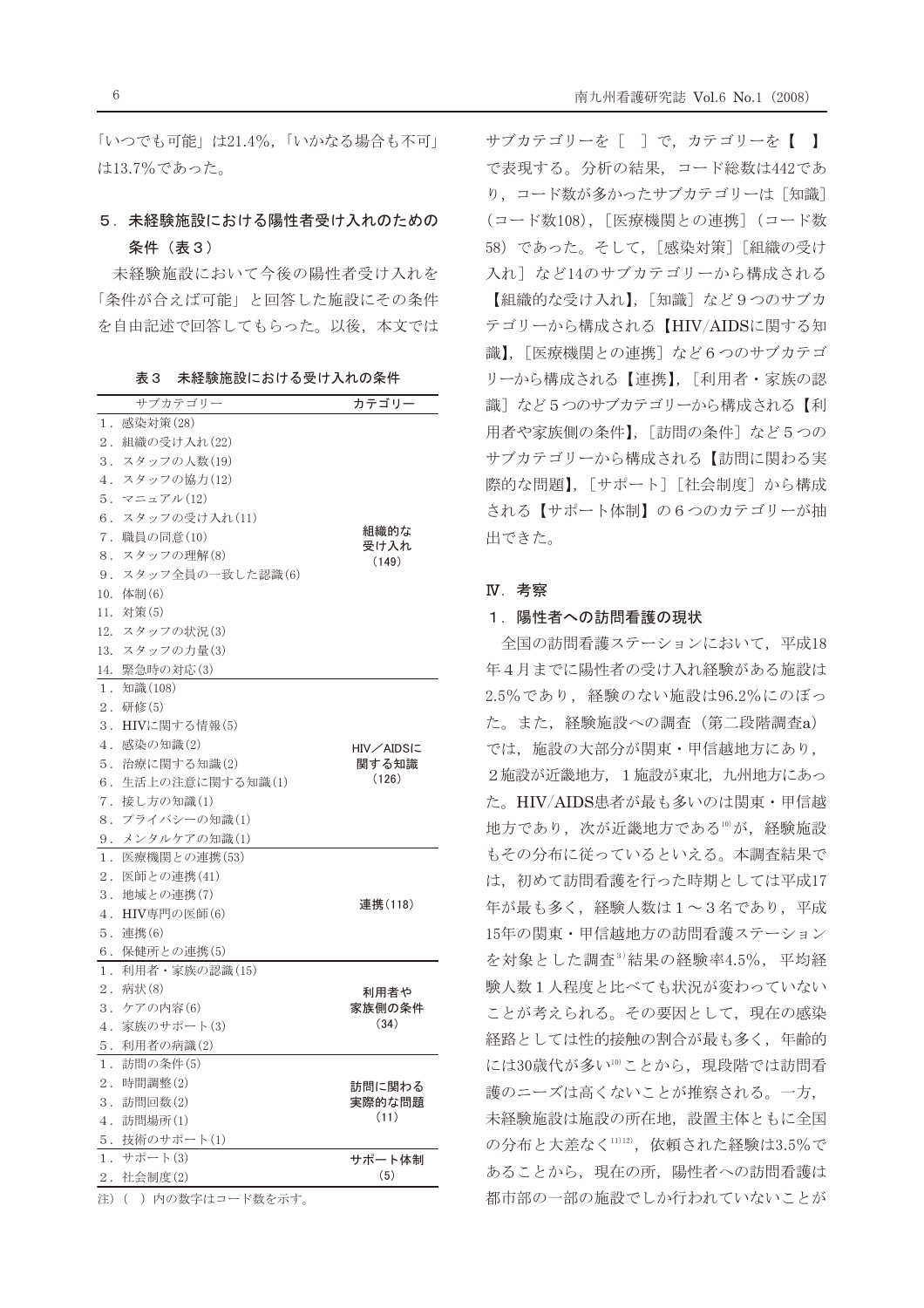わかる。また、依頼者は「地域の保健師」「拠点 病院」が多かったが、在宅療養支援フローチャー ト<sup>6)</sup>が示すように、拠点病院やブロック拠点病院 から保健師に依頼するケースが大半であると推測 される。陽性者の訪問看護は現段階では絶対数が 少なく、ケアについては試行錯誤の状態である。 これを進めるためには、ケアのスキルを未経験の 施設と共有することが重要である。しかしながら, 絶対数が少ない上に、個人情報保護の観点から 「陽性者への訪問看護を行っている」と明言して いる施設はほとんどないと考えられる。そこで, 個人情報の保護に十分に配慮しながら、地域の中 で、どのような状態の人がどこの施設でケアを受 けているかを一括して把握し、必要時にアクセス できる「情報源」、すなわち情報ネットワークを 整備する必要があると考える。陽性者はHIV治療 に関しては拠点病院・ブロック拠点病院を受診し ている現状を考えると、その機関としてはこれら の病院が適切と考える。

### 2. 受け入れ準備に関する経験施設と未経験施設 の比較

先行研究3~6)9)より、陽性者への訪問看護に関 しては施設側のHIV/AIDSの知識や組織の受け入 れが影響要因であることが示された。そこで、経 験施設と未経験施設で違いがあるのかについて比 較検討した。

まず、訪問看護依頼以前の知識では、「二次感 染」「個人情報保護」について、経験施設の方が 有意に「ある」に傾いた。これは二次感染や個人 情報の知識があるから、受け入れに問題はなかっ たことを意味すると考える。訪問看護師にとって, 二次感染防止や個人情報保護の問題はケアに直接 関わる内容である。訪問看護利用者の約7割は何 らかの医療処置を必要としているといわれてお り13), 訪問看護師は血液等の体液に接触する機会 も多い。HIV/AIDSが感染性疾患であり、"死に 直結した病気"というイメージにより、二次感染 予防は重要度の高い事項として受け止められてい ると考える。また、個人情報保護はHIV/AIDSに 限らず必要なことではあるが、前述の疾患のイメー

ジからすると現時点では他の疾患よりも重要な意 味を持つと考えられる。単に、訪問看護記録など 書類上での個人情報保護だけでなく、ケアに関す るあらゆるもの、例えば家庭訪問の仕方や会話の 内容、処置の仕方など、通常以上に配慮する必要 があるだろう。これらの点において経験施設の方 が未経験施設より知識があったということは、ま ずはこれまでのケアに対する自信が受け入れの最 初の要因と考えることができるのではないだろうか。

「難色を示したまたは示すと思われる部門」に ついては、いずれかの部門に「ある」とした割合 は未経験施設が有意に高かった。訪問看護ステー ションは何らかの母体を持っている場合が多いこ とから、受け入れに関する意思決定も看護職だけ で行うことは難しいと考える。単独で設立してい る施設であっても、事務部門など他部門との関わ りは生じる。看護職者が受け入れようと考えても, 組織の上位部門の考えによって却下される場合も あるだろう。また、経験施設では「施設のスタッ フ」「施設の主任」の反対がほとんどなかったこ とから、"仲間の理解"も受け入れに大きな影響 を及ぼすと考える。一方で、未経験施設は「施設 のスタッフ」が難色を示すと考える人が多かった。 これは"予想"であり、現実に問題が生じた時の 結果とは厳密には言えないが、少なくとも看護管 理者が考える障害といえる。前年度の調査<sup>9)</sup>では、 最初は1~2人の看護スタッフにだけ病名を知ら せ、訪問看護をスタートさせたケースもあった。 このことはスタッフ全員に周知していなくても, 担当者のみが知っていることで受け入れ可能であ ることを示しているといえる。この点に関しては, どのように個人情報を守っていくかという看護管 理者の姿勢も影響するのではないだろうか。

#### 3. 未経験施設の今後の受け入れの条件

未経験施設に対して、今後の陽性者受け入れの 可能性について質問したところ、62.5%の施設が 「条件が合えば可能」としていた。「いつでも可能」 の21.4%を加えると、8割以上が陽性者の受け入 れを前向きに捉えていた。島田14)は、「ここ数年 の都内近郊での連携経験からは、保健師も訪問看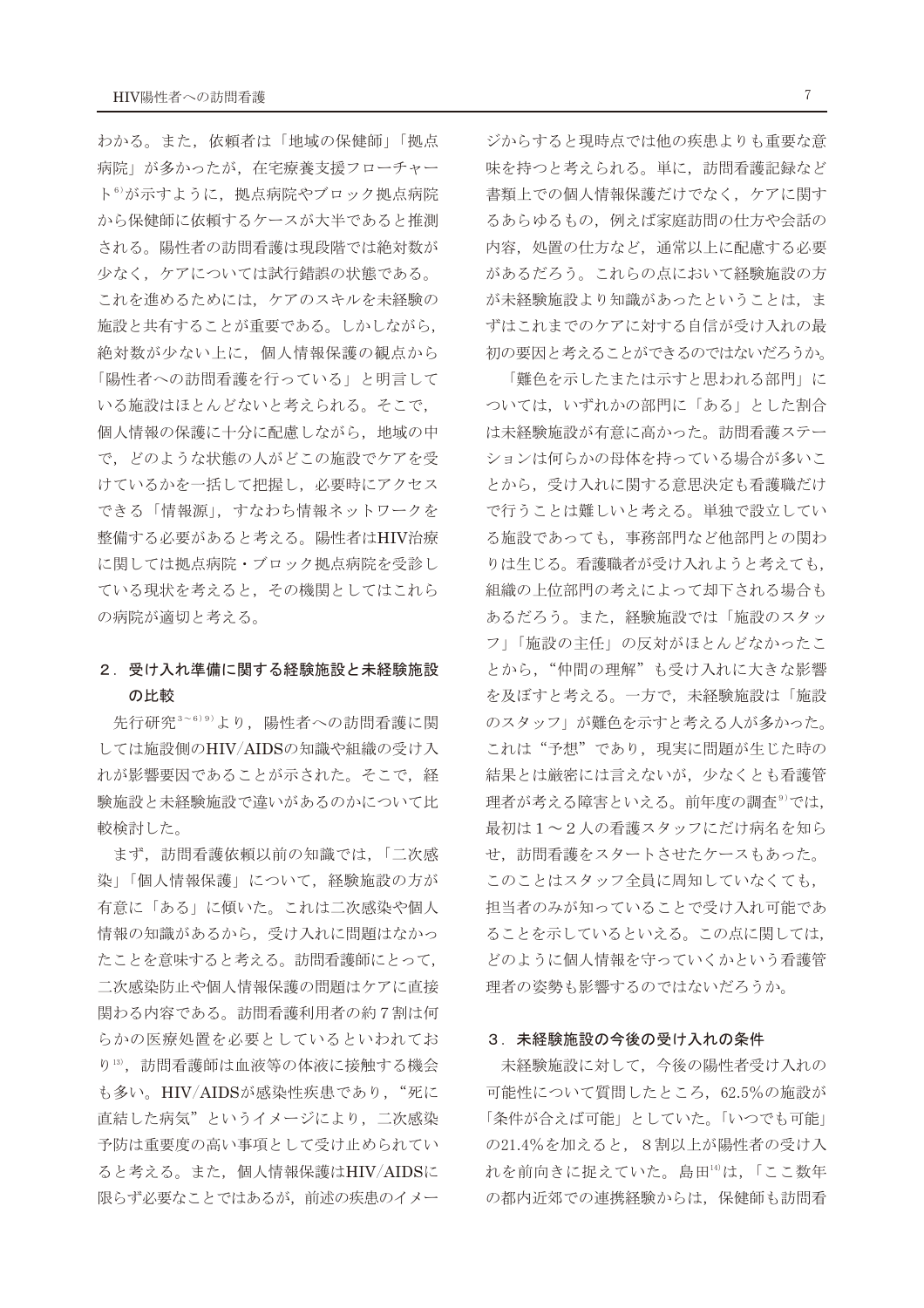護師も受け入れはスムーズ」としているが、全国 的にも概ね肯定的傾向と言って良いのではないか。 ただし、「条件」のクリアが必要となる。

条件の自由記述を分析した結果, 6つの条件が 抽出でき【組織的な受け入れ】【HIV/AIDSに関 する知識】【連携】はコード数が100を超えてい た。

【組織的な受け入れ】については、サブカテゴ リーを見ると「感染対策に関するもの」と「組織 やスタッフの受け入れに関するもの」に大別でき た。HIV/AIDSに対する感染対策の原則はスタン ダードプリコーションである15)。にもかかわらず、 「感染対策が万全でないと心配」というような思 いがあるのは、知識不足から生じていると考える。 また、心情的に"過剰防御"になりがちとも考え る。重要なのは、その施設・そのケースに応じた 防御のやり方を構築することであろう。そのため には、実際にケアを体験した人から具体的に情報 を入れることも1つの方法と考える。訪問看護の 依頼があるからには、必ずどこかの医療機関が診 療しているはずであるから、その医療機関と協働 して勉強会や研修を行うことが有効と考える。ま た、「組織やスタッフの受け入れ」に関しては, 看護職のみならず介護職や一般職の人の理解が不 可欠であろう。HIV感染症に関する医療従事者の ストレスは、「自分自身への感染」の他,「少数集 団に対する理解や受容に関するもの」「差別·偏 見に関するもの」などが複雑に存在しているとい われている16)。サブカテゴリーで「知識]が最も 多かったことから、知識不足が「受け入れ困難」 の根本的な問題と思われる。HIV感染症に関する 医療従事者のストレスは、疾患を正しく理解する ことで軽減できると予測されることから、すべて の職種に対する勉強会や研修を行うことは有効だ と思われる。しかし、現在のHIV/AIDSの医療状 況から必要なときにすぐその知識を得られるとも 考えにくい。現段階で求められるのは「どこにど の情報があるか」を把握できるケアに関する情報 ネットワークを整備することである。【連携】で 最も多かったのは「医療機関との連携」であった が、[HIV専門の医師]が抽出されたのが特徴的 である。一般的な訪問看護でも医療機関との連携 が重要なのは言うまでもない。それに加えて、疾 患として単純といえないHIV/AIDSの場合は特に, 自分たちのこれまでの経験からの対応が困難な場 合があることが推測され、「HIVに関する対応不 可能な事態にも対応してもらえる」医療機関や医 師が"命綱"的存在なのであろう。それにもかか わらず、HIV医療の専門性から、通常のケースで は対応してくれる医療機関の協力が得られにくい 場合も多いと考えられる。「診療経験の少ない拠 点病院が多い一方で、HIV医療を担っている中心 的拠点病院では患者/感染者が集中している」17)こ とが指摘されているが、これはHIV医療を敬遠す る医療機関の多さを物語っている。これには、病 診連携を推進する一方で、訪問看護側としては医 療機関側に積極的にアプローチしていくことが重 要であろう。島田14)は、「在宅療養への移行は今 後ハードルが低くなって行くであろうが、それま での間は個別の事例に対して受け入れ先の開拓が 必要であり、その役割は看護職が担うべきである」 と述べている。現場の立場からさまざまな職種に 対して、必要性などを説明し、協力を得られるよ うな力をつけることがこれからの訪問看護師に求 められていると考える。

#### V. 結語

陽性者への訪問看護経験がある施設とない施設 を対象に調査を行った。その結果、陽性者への訪 間看護が都市部の一部でしか行われていない現状 と、受け入れには感染対策や個人情報保護など実 践的な知識があることが影響するということが明 らかとなった。未経験施設が陽性者への訪問看護 を受け入れていくには、全職員を対象とした勉強 会が必要であり、その際には実際にケアをした人 からの具体的な情報や知識が有効であると考えら れた。しかしながら、現段階では経験施設は非常 に少なく、個人情報の観点からどの施設が実施し ているかは公開されにくい。そのため今後は、個 人情報は保護しながらも「どの情報がどこにある のか」という情報ネットワーク整備の必要性が示 唆された。